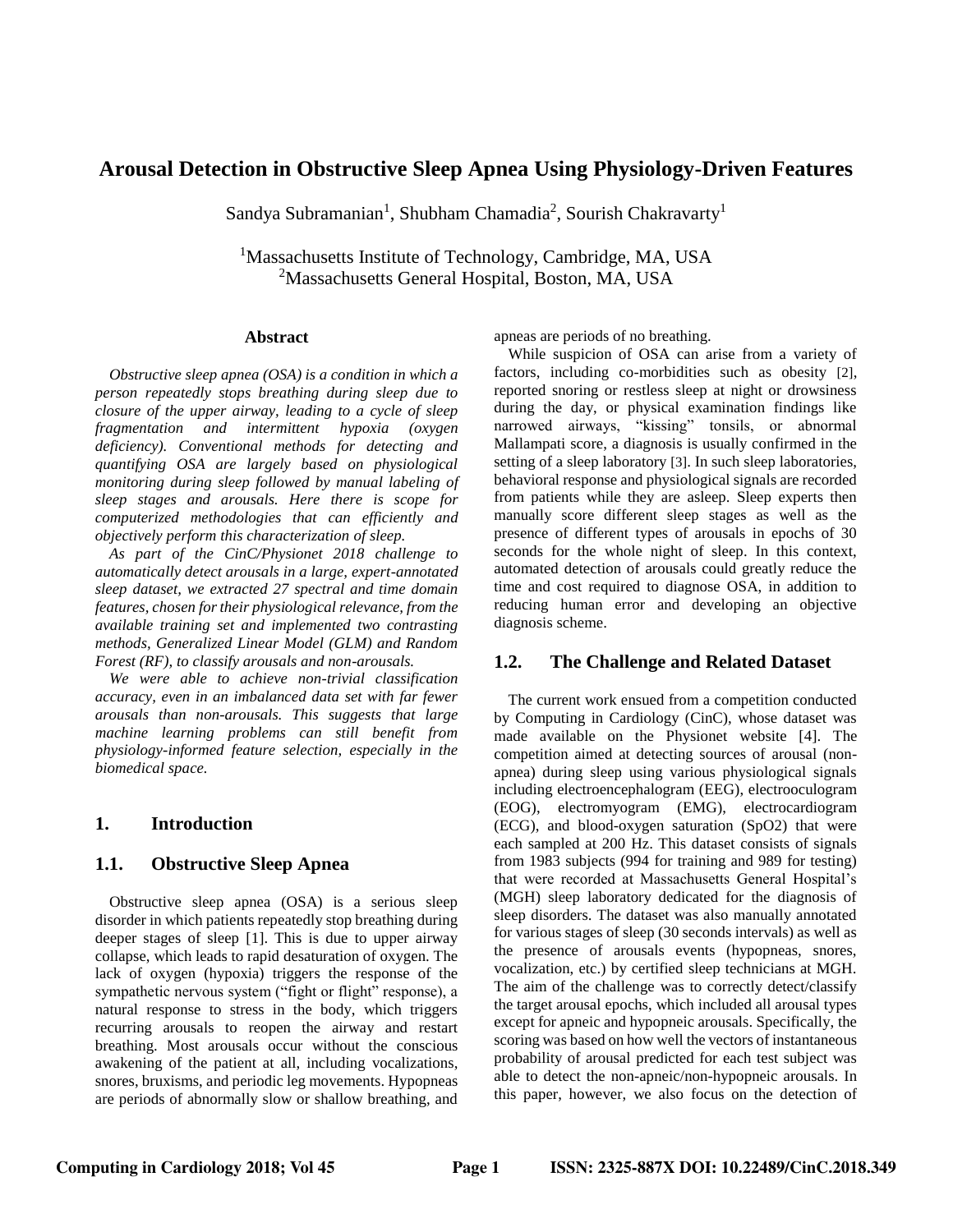

Figure 1 Overall schematic of the methods

arousals including apneic/ hypopneic and non-apneic/nonhypopneic arousals using two classification methods, the Generalized Linear Model (GLM) and the Random Forest (RF) (Fig. 1).

#### **2. Methods & Results**

We analyze all signals, sampled at frequency,  $f =$ 200 Hz, with a time resolution  $\Delta = 5s$  since the target arousals themselves are often very short in duration  $\sim 2$ sec). To assign an arousal state to each Δ window (0: nonarousal, +1: non-apneic/non-hypopneic arousal, -1: apneic/hypopneic arousals), we use a "majority vote" polling method to set the arousal state,  $y_k$ , based on the mode of the trinary observations within the kth window of size  $\Delta$ . Since the focus for this paper is detection of all arousals, the  $-1$ 's are converted to  $+1$ 's in the arousal state vector prior to model fitting. When missing data scenario is encountered at any instant in any of the signals, the corresponding Δ window is omitted. Physiologically relevant features are chosen from each modality for arousal detection.

## **2.1. EEG and EOG Features**

For every window of size  $\Delta$ , we extract features from the Multitapered Power Spectral Density (PSD) [5],  $F_j$ , for the frequency bin,  $\omega_j$  (in Hz) with constant width W and using a stationary time window =  $\Delta$ , time-half-bandwidth product  $= 2$ , and number of tapers  $= 3$ . We perform the following regression,  $log_{10}(F) = b - c log_{10}(\omega)$ , for the kth window of size  $\Delta$ , to identify parameters,  $b_k$  and  $c_k$ , that characterize the background '1/f' decay [6]. Then, using the residuals,  $log_{10} (R_k(\omega_j)) = log_{10}(F_j)$  –  $(b_k - c_k \log_{10} \omega_i)$  we calculate the following parameters,  $\delta_k = W \sum_{0 \le \omega_j \le 4} R_k(\omega_j)$  $\theta_k$  =  $W \sum_{4 < \omega_j \leq 8} R_k(\omega_j)$ ,  $\alpha_k = W \sum_{8 < \omega_j \leq 14} R_k(\omega_j)$ ,  $\beta_k =$  $W \sum_{14 < \omega_j \leq 30} R_k(\omega_j)$  and  $\gamma_k = W \sum_{30 < \omega_j \leq 55} R_k(\omega_j)$ . Finally, for each subject, the features are rescaled as,  $z_k$ =  $(x_k - \mu)/\sigma$ , where  $x_k$  refers to any of the 7 fields,  $[b_k, c_k,$ 

 $\delta_k$ ,  $\theta_k$ ,  $\alpha_k$ ,  $\beta_k$ ,  $\gamma_k$ ], extracted for any of the 6 EEG and 1 EOG channels and  $\mu$  and  $\sigma$ , respectively, correspond to the subject-specific sample mean and standard deviation associated with  $x_k$ . Our choice of frequency bands for EEG is inspired by those used for tracking sleep-stages: delta, theta, alpha, beta, and gamma bands [7]. Here our implicit assumption is that the sleep stages can be correlated to arousal states. For computational efficiency, we decided to use 1 EEG channel based on our initial exploratory data analysis of the features across 6 EEG channels.

## **2.2. ECG Features**

The ECG is pre-processed by extracting R peaks using the Pan-Tompkins algorithm [8]. RR intervals that are too long ( $> 2$  seconds) or too short ( $< 0.3$  seconds) are corrected with the addition or removal of R peaks respectively. After the extraction of R peaks, four timedomain ECG features are computed for each window of size  $\Delta$  as follows: (1) mean of all RR intervals within that window, (2) standard deviation of all RR intervals within that window, (3) root mean square of the difference between consecutive RR intervals within that window, and (4) proportion of differences between consecutive RR intervals greater than 0.05 seconds within that window.

Then the multitapered power spectral density is computed for each stationary time window =  $\Delta$ , time-halfbandwidth product  $= 3$ , and number of tapers  $= 5$ . Three more frequency-domain features are computed as follows: (5) total power between 0.04 and 0.15 Hz (low frequency), (6) total power between 0.15 and 0.40 Hz (high frequency), and (7) the ratio of low frequency to high frequency power within that window. All ECG features are heartrate variability measures, which are good indicators of autonomic tone. Since the autonomic nervous system is strongly affected during arousals ("fight-or-flight" response), we hypothesize that these features would be useful.

#### **2.3. EMG Features**

The dataset contained three different EMG channels: chin, chest, and abdomen. Chin EMG contained mainly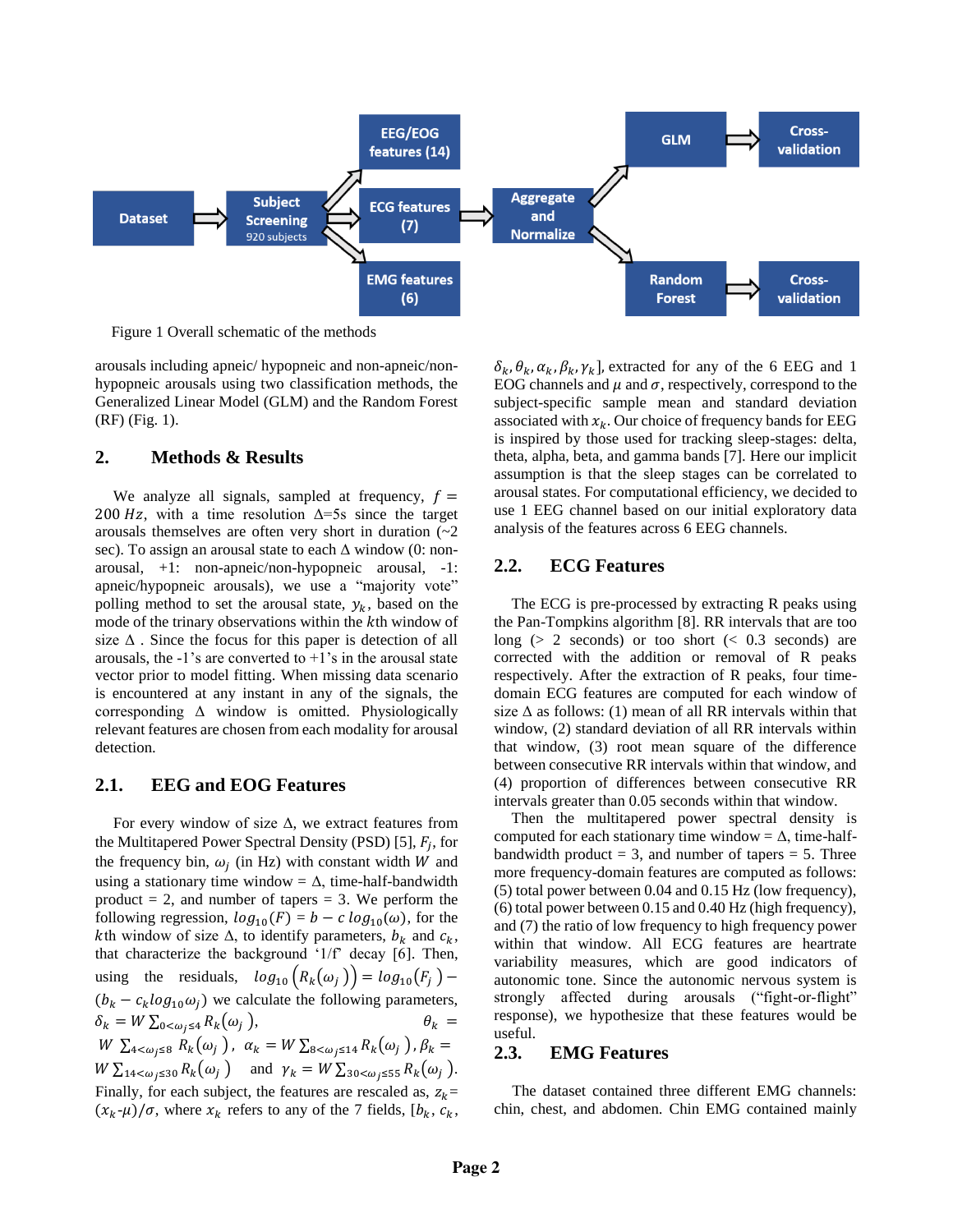high frequency activity relating to jaw clench, while chest and abdomen contained much lower frequency sinusoidal activity correlating with the rise and fall of the chest during breathing. Two features are extracted for each channel as follows: (1) total power in each window of size  $\Delta$  from 0-100 Hz for chin and 0-5 Hz for chest and abdomen, and (2) difference in total power between consecutive windows for each channel. The multitapered spectral estimates are computed using time-half-bandwidth-product  $= 3$  and number of tapers = 5.

#### **2.4. Classification schema**

We set up the analysis scheme for both classification methods, GLM and RF, as follows. As mentioned earlier, we group non-target arousals (apneic and hypopneic arousals) with target arousals. Arousal states are downsampled as previously described to 5-second windows. With such coarse-grained arousal observations and 27 features extracted at the same time resolution, the models can be learnt from a training data set. These predictive models can be implemented on any test case to estimate a vector of instantaneous probabilities of arousal. Once such predictions are computed for every 5 second window, they can be expanded to yield prediction probability vectors at the sampling rate (200 Hz) by simply assigning the

(AUPRC) can be computed. Such metrics are useful to analyze the classification abilities of the chosen methods.

Within the training dataset provided by the competition, we identified 74 (out of 994) subjects as outliers in the feature space and discarded them from the model fitting and validation steps. Across the remaining 920 subjects, the mean proportion of arousals compared to non-arousals is found to be 0.201. The proportion of just target arousals is found to be 0.059.

#### **2.5. A naïve Generalized Linear Model**

The first method we used for classification was a GLM of the form

$$
E\left[log\left(\frac{p}{1-p}\right)\right] = a_0 + \sum_{p=1}^p a_p x_p
$$

to classify arousals vs. non-arousals. Here,  $P$  denotes the number of features used,  $p$  is the instantaneous probability of an arousal,  $E[\ ]$  denotes the expectation operator and  $x_n$ indicates the pth feature. To analyze the out-of-sample error from GLM, we use a cross-validation scheme on 920 subjects from the training set by partitioning it into 10 folds with 92 subjects in each. Each fold consisted of around 5000-6000 data points. For every fold, we fit the GLM on the training data from the other 9 folds, and then apply the

*Table 1 Both GLM and Random Forest models are trained to detect All Arousals including types +1 and -.1. AUPRC and AUROC metrics are calculated for two test scenarios: for predicting All Arousals and for predicting Target Arousals Only (arousals of type +1). The basic Random Forest and GLM were first constructed for zero lag (* $y_k$  *assumed to depend only on features from the k-th window). Both frameworks were later extended to incorporate additional higher order dependence on m time windows in the past (m back) as well as n time windows in the future (n forward).*

| <b>Method</b>        | <b>Time Lags</b>      | <b>Target Arousals Only</b> |              | <b>All Arousals</b> |              |
|----------------------|-----------------------|-----------------------------|--------------|---------------------|--------------|
|                      |                       | <b>AUROC</b>                | <b>AUPRC</b> | <b>AUROC</b>        | <b>AUPRC</b> |
| <b>Baseline</b>      |                       | 0.5                         | 0.059        | 0.5                 | 0.201        |
| <b>Random Forest</b> | Zero lag              | 0.659                       | 0.101        | 0.694               | 0.364        |
| <b>Random Forest</b> | 1 back                | 0.675                       | 0.111        | 0.733               | 0.425        |
| <b>Random Forest</b> | $1$ back $+1$ forward | 0.722                       | 0.139        | 0.760               | 0.464        |
| <b>Random Forest</b> | 2 back                | 0.717                       | 0.134        | 0.756               | 0.456        |
| Random Forest        | $2$ back $+2$ forward | 0.766                       | 0.178        | 0.803               | 0.541        |
| Random Forest        | $3$ back $+3$ forward | 0.787                       | 0.204        | 0.821               | 0.577        |
| <b>Random Forest</b> | $4$ back $+4$ forward | 0.807                       | 0.227        | 0.838               | 0.609        |
| <b>Random Forest</b> | $5$ back $+5$ forward | 0.812                       | 0.235        | 0.843               | 0.622        |
| <b>Random Forest</b> | $6$ back + 6 forward  | 0.815                       | 0.238        | 0.847               | 0.630        |
| <b>GLM</b>           | Zero lag              | 0.586                       | 0.076        | 0.601               | 0.263        |
| <b>GLM</b>           | 2 back                | 0.645                       | 0.098        | 0.651               | 0.306        |
| <b>GLM</b>           | $2$ back $+2$ forward | 0.661                       | 0.101        | 0.664               | 0.321        |

prediction computed for each window to all 1000 "samples" within the 5 second window. Feature matrices were also constructed including features from previous and following time windows (Table 1). When tested on datasets where arousal observations are available, metrics such as the area under the receiver operating curve (AUROC) and the area under the precision recall curve

estimated model to predict the arousal probabilities for each subject from the held-out fold. Using these predicted arousal probabilities and available ground truth arousal data, we calculate the AUROC and AUPRC. The GLM training and testing are conducted using pre-defined MATLAB functions *glmfit()* and *glmval()*.